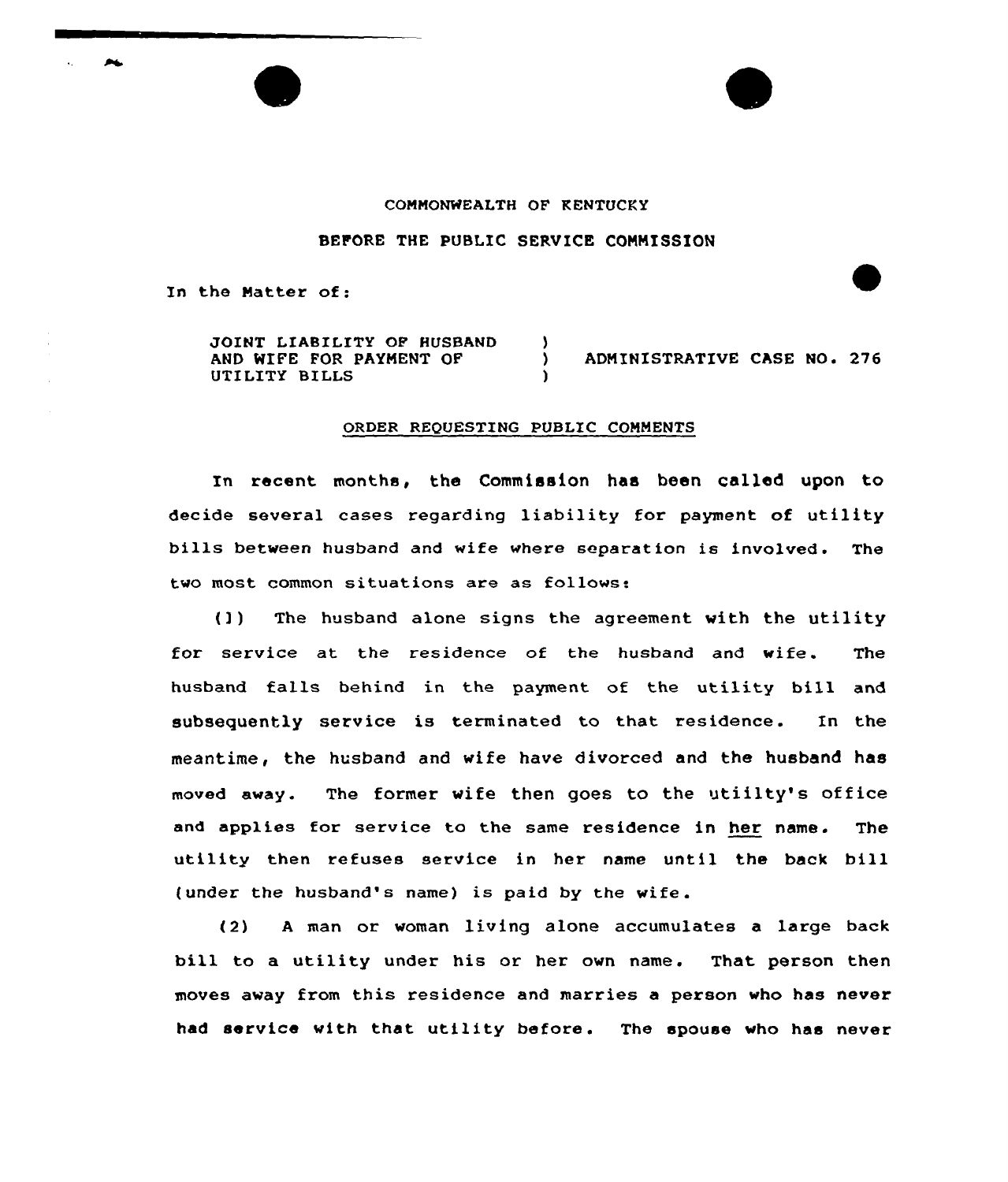

and the company of the

had service then goes back to the same utility and requests service in his or her name only at <sup>a</sup> new residence. The utility then refuses service until the bill accumulated by one spouse at the old residence prior to marriage is paid by the other spouse now seeking service in his or her name alone .

 $\sim$ 

The Commission is considering the promulgation of guidelines that would provide uniform treatment by all utilities in the state under these types of situations. The proper resolution of this question involves consideration and accommodation of three areas of law: (1) Contracts (person generally liable only if expressly a party to the contract - 17 AmJur2d Contracts  $$294$ ); (2) Husband and Wife (hueband generally liable for furnishing wife "necessaries" — <sup>41</sup> AmDur2d Husband and Wife 5365; <sup>60</sup> ALR 2d %10; Underhill v. Neyer, Ky., <sup>192</sup> S.W. <sup>14</sup> (1917), Palmer <sup>v</sup> . Turner, Ky., <sup>43</sup> S.W.2d 1017 (1931); and (3) Public Utilities (A public utility cannot impose liability for charges for service on one other than the one who contracted for the service or the user of such service — <sup>64</sup> AmJur2d Public Utilities 560.)

The Commission believes that this question has significant public policy implications for all utility consumers in the state. We are, accordingly, inviting written comments from all jurisdictional utilities, the Attorney General, interested consumer groups, and the Kentucky Commission on Women. The comments should generally address the issues as outlined in this Order but are not necessarily limited to the areas of law set forth herein. The Commission would be especially interested in non-statutory